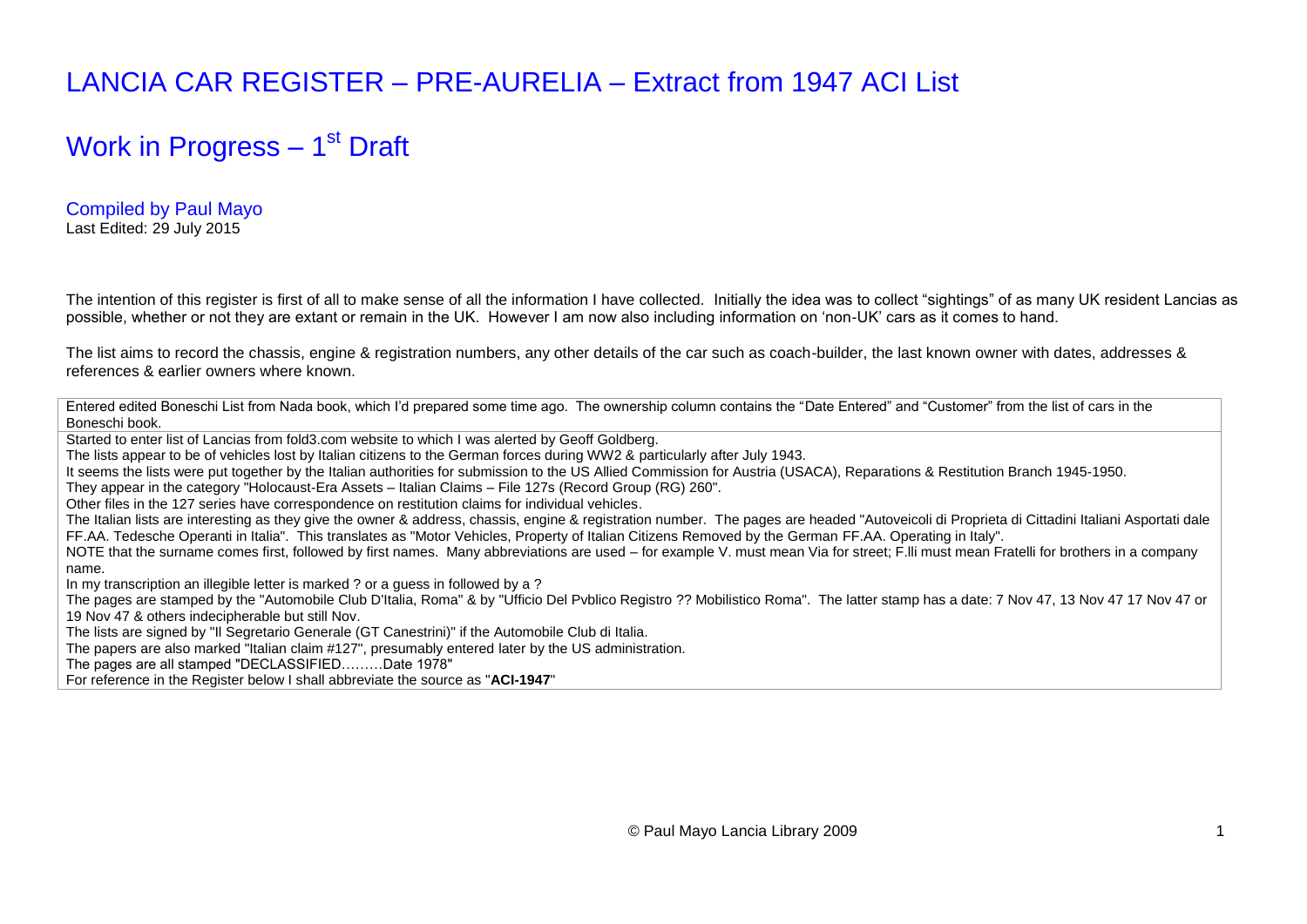| <b>Model Type</b> | Chassis No. | Registration Country | Engine Type/No. | Vehicle Description, Details,<br>Photographs, | <b>Last Known At Top</b><br>⊃ Uwnership | Date Last             | <b>Last Known</b> |
|-------------------|-------------|----------------------|-----------------|-----------------------------------------------|-----------------------------------------|-----------------------|-------------------|
|                   |             |                      |                 | Sources of Information                        | numbered                                | <b>Known</b>          | ∟ocation          |
|                   |             |                      |                 |                                               |                                         | <b>Doon</b><br>Record |                   |

| Model Type          | Chassis No.     | <b>Registration Country</b> | Engine Type/No. | Vehicle Description, Details, Photographs,          | Ownership - Last Known At Top        | Date Last | Last Known |
|---------------------|-----------------|-----------------------------|-----------------|-----------------------------------------------------|--------------------------------------|-----------|------------|
|                     |                 |                             |                 | Sources of Information                              | numbered                             | Known     | Location   |
|                     |                 |                             |                 |                                                     |                                      | Record    |            |
| Aprilia Chassis 1st | 239-03036       | Italy: IM-4901              |                 | <b>ACI-47</b>                                       | Lozzi Leo - San Remo                 | 1943-1945 | Italy      |
| Series              | Written 39.3036 |                             |                 |                                                     |                                      |           |            |
| Aprilia Saloon 1st  | 238-04660       | Italy: GR-8457              | 4615            | ACI-47 - Entry in Augusta 34- list but as 38-4660   | S.A. Latterie Riunite - Grosseto     | 1943-1945 | Italy      |
| Series              |                 |                             |                 | which is too high for a Tipo 34. Two other 38- cars |                                      |           |            |
|                     |                 |                             |                 | Ilisted on of which is in Aprilia list.             |                                      |           |            |
| Aprilia Saloon 1st  | 238-04722       | Italy: Roma-60366           | 5040            | ACI-47 - Entry in Augusta 34- list but as 38-4722   | Gaudenzi P - P.zza Melozzo de iì     | 1943-1945 | Italy      |
| <b>Series</b>       |                 |                             |                 | which is too high for a Tipo 34. Two other 38- cars | 4. Roma                              |           |            |
|                     |                 |                             |                 | Ilisted on of which is in Aprilia list.             |                                      |           |            |
| Artena              | 28-1064         | Italy: BO-28768             | 66              | <b>ACI-47</b>                                       | S.I.A.M.I.C. - V. Trieste 37,        | 1943-1945 | Italy      |
|                     |                 |                             |                 |                                                     | Padova                               |           |            |
| Artena              | 28-1287         | Italy: PT-1833              | 311             | <b>ACI-47</b>                                       | Masi Cecchini Elda - V. Roma 4.      | 1943-1945 | Italy      |
|                     |                 |                             |                 |                                                     | Pistoia                              |           |            |
| Artena              | 28-1392         | Italy: AQ-2387              | 401             | <b>ACI-47</b>                                       | Moscardi Luigi - V. Q. Sella 23,     | 1943-1945 | Italy      |
|                     |                 |                             |                 |                                                     | Roma                                 |           |            |
| Artena              | 28-1544         | Italy: SI-4290              | 571             | <b>ACI-47</b>                                       | Morelli Adimari Adimaro -            | 1943-1945 | Italy      |
|                     |                 |                             |                 |                                                     | Radicofani (Siena)                   |           |            |
| Artena              | 28-1592         | Italy: FI-12909             | 632             | <b>ACI-47</b>                                       | Agnanoli Norma ved. Cini - Via       | 1943-1945 | Italy      |
|                     |                 |                             |                 |                                                     | G.P. Orsini 124, Firenze             |           |            |
| Artena              | 28-1603         | Italy: MC-2572              | 624             | <b>ACI-47</b>                                       | Montemarani Nazzareno - Villa        | 1943-1945 | Italy      |
|                     |                 |                             |                 |                                                     | Potenza (Macerata)                   |           |            |
| Artena              | 28-1636         | Italy:                      | 637             | <b>ACI-47</b>                                       | Autoclub - Bologna                   | 1943-1945 | Italy      |
| Artena              | 28-1778         | Italy: BO-182434            | 803             | <b>ACI-47</b>                                       | Foresti Alberto - V. L. Bassi 47,    | 1943-1945 | Italy      |
|                     |                 |                             |                 |                                                     | Bologna                              |           |            |
| Artena              | 28-2058         | Italy: AG-2283              | 1018            | $ACI-47$                                            | Vullo Gaetano - V. G.I. Dietro,      | 1943-1945 | Italy      |
|                     |                 |                             |                 |                                                     | Agrigento                            |           |            |
| Artena              | 28-2114         | Italy: FI-21776             |                 | <b>ACI-47</b>                                       | Croci Luigi - Firenze                | 1943-1945 | Italy      |
| Artena              | 28-2193         | Italy: PS-2132              | 1208            | <b>ACI-47</b>                                       | Melletti Mario - Pergola (Pesaro)    | 1943-1945 | Italy      |
| Artena              | 28-2234         | Italy: PR-9996              | 1292            | <b>ACI-47</b>                                       | Alinovi Guido - Pontevivo (Parma)    | 1943-1945 | Italy      |
| Artena              | 28-2243         | Italy: Roma-31366           | 1273            | $ACI-47$                                            | Angelini Gilda - V. Farini 5, Roma   | 1943-1945 | Italy      |
| Artena              | 28-2250         | Italy: AR-2864              | 1284            | ACI-47                                              | Magrini Benedetto-                   | 1943-1945 | Italy      |
|                     |                 |                             |                 |                                                     | Montesansavino (Arezzo)              |           |            |
| Artena              | 28-2344         | Italy: PT-1939              | 1341            | <b>ACI-47</b>                                       | F.Ili Lazzi - V. Palestro 1, Firenze | 1943-1945 | Italy      |
| Artena              | 28-2376         | Italv:                      | 1393            | <b>ACI-47</b>                                       | Autoclub - Bologna                   | 1943-1945 | Italy      |
| Artena              | 28-2641         | Italy: SV-5813              | 1620            | <b>ACI-47</b>                                       | Canova Odone Emilio - V. Sivori      | 1943-1945 | Italy      |
|                     |                 |                             |                 |                                                     | 4/8, Genova                          |           |            |
| Artena              | 28-2652         | Italy: FI-13585             | 1703            | <b>ACI-47</b>                                       | Ricceri Rggero - V. della Scala      | 1943-1945 | Italy      |
|                     |                 |                             |                 |                                                     | 101, Firenze                         |           |            |
| Artena              | 28-2695         | Italy: MI-24946             | 1747            | $ACI-47$                                            | Piazza Cesare - V. Teodosio 57.      | 1943-1945 | Italy      |
|                     |                 |                             |                 |                                                     | Milano                               |           |            |
| Artena              | 28-2701         | Italy: CN-9233              | 2494            | <b>ACI-47</b>                                       | Autoclub - Verona                    | 1943-1945 | Italy      |
| Artena              | 28-2795         | Italv: MI-36462             | 84.1800         | <b>ACI-47</b>                                       | Tessitura Rovelli - Monza (Milano)   | 1943-1945 | Italy      |
| Artena              | 28-2820         | Italy: Roma-32935           | 1836            | <b>ACI-47</b>                                       | Bombrini Paroni Delfino - C.         | 1943-1945 | Italy      |
|                     |                 |                             |                 |                                                     | Umberto 276, Roma                    |           |            |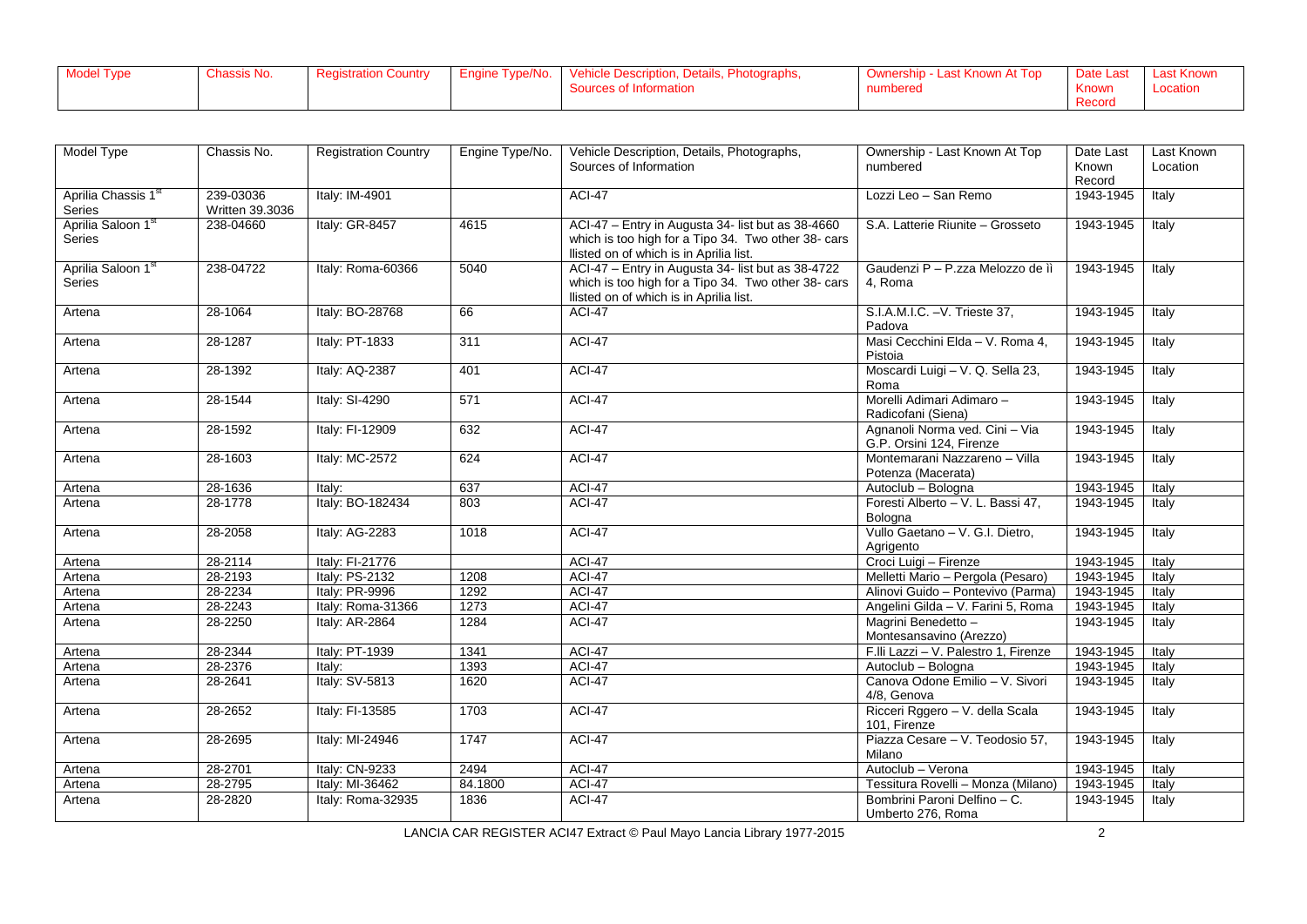| Model Type | lassis No. | registration Country | Engine Type/No. | Photographs,<br>Vehicle Description,<br>Details, F | i≅ - Last Known Au<br>Top<br>Ownership | Date Last | <b>Last Known</b> |
|------------|------------|----------------------|-----------------|----------------------------------------------------|----------------------------------------|-----------|-------------------|
|            |            |                      |                 | urces of Informatior                               | numbered                               | Known     | Locatior          |
|            |            |                      |                 |                                                    |                                        | Record    |                   |

| Artena | 28-2850                | Italy: SI-6131    | 1880    | <b>ACI-47</b> | Consortini Dario - Poggibonsi<br>(Siena)                  | 1943-1945 | Italy |
|--------|------------------------|-------------------|---------|---------------|-----------------------------------------------------------|-----------|-------|
| Artena | 28-2852                | Italy: TR-1870    | 1841    | <b>ACI-47</b> | Ministero del Tesoro - Roma                               | 1943-1945 | Italy |
| Artena | 28-2864                | Italy: FI-13745   | 1876    | ACI-47        | Margheri Leto - V. Masaccio 198,<br>Firenze               | 1943-1945 | Italy |
| Artena | 28-2875                | Italy: AQ-1742    | 1856    | <b>ACI-47</b> | Clo?prini Gino - V. Valeria 28,<br>Avezzano (Aquila)      | 1943-1945 | Italy |
| Artena | 28-2877                | Italy: AV-3402    | 1897    | <b>ACI-47</b> | Rega? Salvatore - Mugnano<br>(Avellino)                   | 1943-1945 | Italy |
| Artena | 28-3031                | Italy: MC-4222    | 2012    | <b>ACI-47</b> | Bene?dettucci Don Clemente -<br>Recanati (Macerata)       | 1943-1945 | Italy |
| Artena | 28-3042                | Italy: Roma-34879 | 2064    | <b>ACI-47</b> | R?egnatti Ferdinando - V. Gaeta<br>19. Roma               | 1943-1945 | Italy |
| Artena | 28-3093                | Italy: FI-14077   | 2131    | <b>ACI-47</b> | ?G?uiducci Massooni Maria - V.<br>Guerrozzi 30, Firenze   | 1943-1945 | Italy |
| Artena | 28-3144                | Italy: Roma-45059 | 3934    | ACI-47        | Gianelli Giuseppe - Quercita<br>(Lucca)                   | 1943-1945 | Italy |
| Artena | 28-3174                | Italy: VC-6387    | 2209    | ACI-47        | Intendenza di Finanzo - Vercelli                          | 1943-1945 | Italy |
| Artena | 28-3203                | Italy: AV-3327    | 2184    | <b>ACI-47</b> | Acierno Luigi - V. 4 Novembre 3,<br>Baiano (Avellino)     | 1943-1945 | Italy |
| Artena | 28-3287                | Italy: FI-3446    | 2261    | ACI-47        | S.A. S.I.T.A. - Firenze                                   | 1943-1945 | Italy |
| Artena | 28-3345                | Italy: FR-4250    | 84.2357 | <b>ACI-47</b> | Rossi Egidio - P. Dante 1, Anagni<br>(Frosinone)          | 1943-1945 | Italy |
| Artena | 28-3381                | Italy: BO-27001   | 3411    | <b>ACI-47</b> | Autoclub - Verona                                         | 1943-1945 | Italy |
| Artena | 28-3417                | Italy: GE-14730   | 2386    | <b>ACI-47</b> | Finallo Emanuele - Genova                                 | 1943-1945 | Italy |
| Artena | 28-3479                | Italy: FO-10242   | 2507    | ACI-47        | Rolla Giuseppe - Forlì                                    | 1943-1945 | Italy |
| Artena | 28-3546                | Italy: BR-1159    | 2549    | <b>ACI-47</b> | Guarnieri Angelo - Largo Chiesa<br>2, Fasano (Brindisi)   | 1943-1945 | Italy |
| Artena | 28-3653<br>5 uncertain | Italy: VR-6641    | 84.2562 | <b>ACI-47</b> | Autoclub - Verona                                         | 1943-1945 | Italy |
| Artena | 28-3671                | Italy: Roma-46250 | 2896    | <b>ACI-47</b> | Ratto Pietro - V. Lucania 13,<br>Roma                     | 1943-1945 | Italy |
| Artena | 28-3702                | Italy: PR-12059   | 2689    | <b>ACI-47</b> | Saccardi Giuseppe - V. Roma,<br>Collecchio (Parma)        | 1943-1945 | Italy |
| Artena | 28-3707                | Italy:            | 2666    | <b>ACI-47</b> | Autoclub - Bologna                                        | 1943-1945 | Italy |
| Artena | 28-3855                | Italy:            | 2879    | <b>ACI-47</b> | Autoclub - Bologna                                        | 1943-1945 | Italy |
| Artena | 28-3863                | Italy: MI-36301   | 2865    | <b>ACI-47</b> | Autoclub - Verona                                         | 1943-1945 | Italy |
| Artena | 28-3906                | Italy: FI-15104   | 2926    | <b>ACI-47</b> | Padova Bernanrdi Emma - P.zza<br>d'Azeglio 4, ??, Firenze | 1943-1945 | Italy |
| Artena | 28-3971                | Italy: NA-16947   | 2980    | <b>ACI-47</b> | Niccolai Manlio - V. G. Marducci<br>62, Napoli            | 1943-1945 | Italy |
| Artena | 28-3979                | Italv:            | 2897    | <b>ACI-47</b> | Autoclub - Bologna                                        | 1943-1945 | Italy |
| Artena | 28-4548                | Italy: FI-22527   | 3073    | <b>ACI-47</b> | Galassi Armanio - Ponte alle<br>Mone (Firenze)            | 1943-1945 | Italy |
| Artena | 28-4637                | Italy: RI-2162    | 84.3174 | ACI-47        | Soc. "Terni" V. Gherardi, Rieti                           | 1943-1945 | Italy |
| Artena | 28-4638                | Italy: FI-25638   | 3020    | ACI-47        | Pardo Osvaldo - Firenze                                   | 1943-1945 | Italy |
| Artena | 28-4813                | Italy: FI-16921   |         | <b>ACI-47</b> | Bini Bernardo - V. Marconi 31,                            | 1943-1945 | Italy |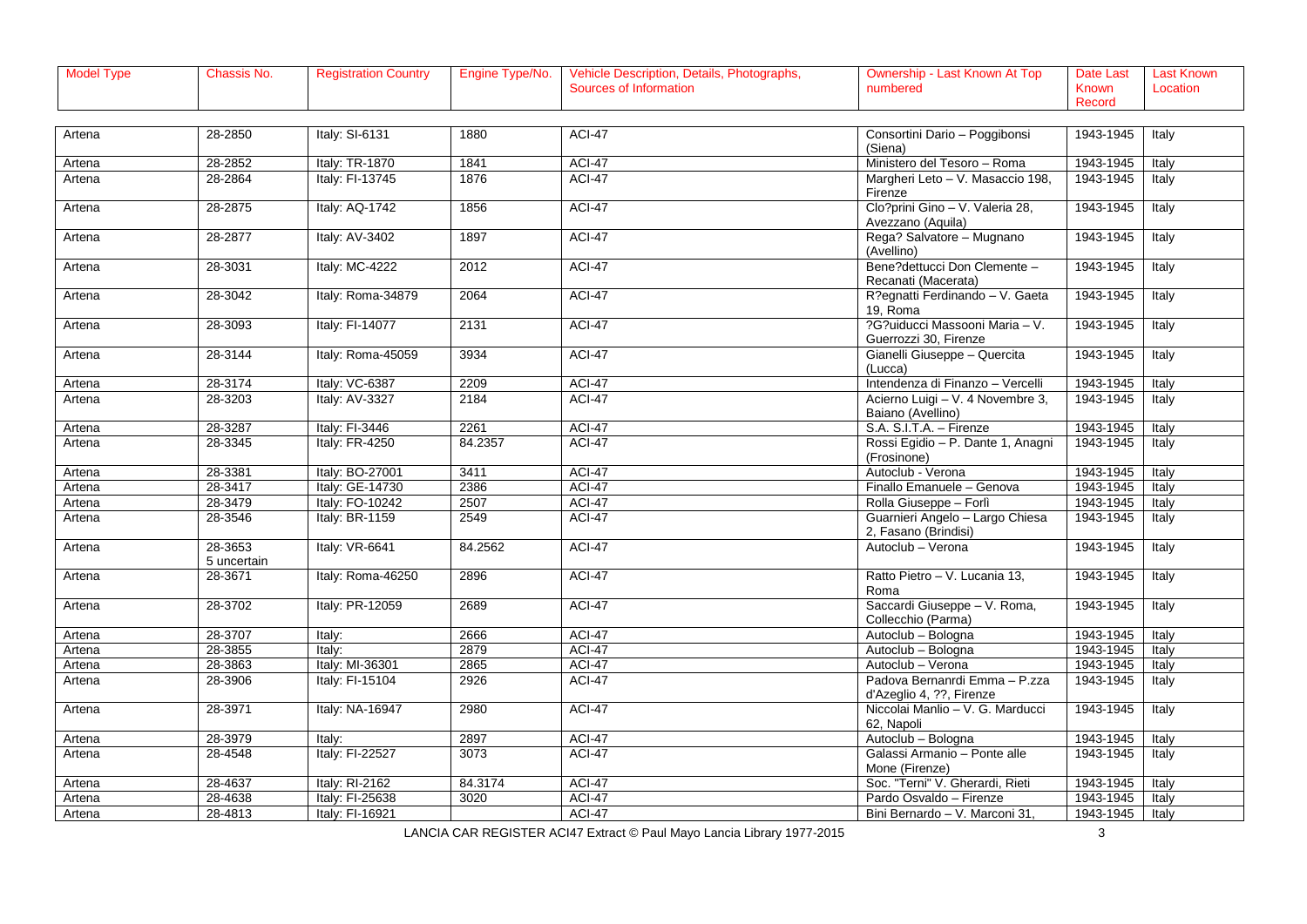| Model Type | Chassis No. | <b>Registration Country</b> | Type/No.<br>Engine | Photographs,<br><b>Vehicle Descrip</b><br>Details, h<br>ption | Last Known Aւ<br>Top | Date Last | Last Known |
|------------|-------------|-----------------------------|--------------------|---------------------------------------------------------------|----------------------|-----------|------------|
|            |             |                             |                    | urces of Informatior                                          | numbered             | Known     | Locatior   |
|            |             |                             |                    |                                                               |                      | Record    |            |

|        |         |                        |         |                                                  | Firenze                                 |                        |       |
|--------|---------|------------------------|---------|--------------------------------------------------|-----------------------------------------|------------------------|-------|
| Artena | 28-5071 | Italy:                 | 3867    | <b>ACI-47</b>                                    | Pesci Elena - V. le Ceccarini 36,       | 1943-1945              | Italy |
|        |         |                        |         |                                                  | Riccione (Forlì)                        |                        |       |
| Artena | 28-5086 | Italy: MI-17014        | 3875    | <b>ACI-47</b>                                    | Visconti Modrone Marcello -             | 1943-1945              | Italy |
|        |         |                        |         |                                                  | Milano                                  |                        |       |
| Artena | 28-5108 | Italy: BO-27114        | 3905    | <b>ACI-47</b>                                    | Autoclub - Verona                       | 1943-1945              | Italy |
| Artena | 28-5156 | Italy: FG-3345         | 3961    | <b>ACI-47</b>                                    | Ciavarella Gennaro - V. Parini 22,      | 1943-1945              | Italy |
|        |         |                        |         |                                                  | Foggia                                  |                        |       |
| Artena | 28-5157 | Italy: SI-4232         | 3872    | <b>ACI-47</b>                                    | Falchini Alirdo - V. le Pannilunchi     | 1943-1945              | Italy |
|        |         |                        |         |                                                  | 12, Siena                               |                        |       |
| Artena | 28-5242 | Italy: LU-5314         | 4008    | <b>ACI-47</b>                                    | Mazzarosa Giuseppe - S. Croce           | 1943-1945              | Italy |
|        |         |                        |         |                                                  | 24, Lucca                               |                        |       |
| Artena | 28-5250 | Italy: Roma-44278      | 6965    | <b>ACI-47</b>                                    | Bettini Vittoriio - V. Archiano 39,     | 1943-1945              | Italy |
|        |         |                        |         |                                                  | Roma                                    |                        |       |
| Artena | 28-5322 | Italy: FO-6328         | 84.4154 | <b>ACI-47</b>                                    | Manuzzi Torquato Giuseppe - V.          | 1943-1945              | Italy |
|        |         |                        |         |                                                  | Garibaldi 65, Forlì                     |                        |       |
| Artena | 28-5453 | Italy: Roma-5898       | 4394    | <b>ACI-47</b>                                    | Biagiotti Biagio - C.so Vannucci 5,     | 1943-1945              | Italy |
|        |         |                        |         |                                                  | Perugia                                 |                        |       |
| Artena | 28-5542 | Italy: FI-18242        | 84.4458 | <b>ACI-47</b>                                    | Marchi Ferruccio - V. S. Caterina       | 1943-1945              | Italy |
|        |         |                        |         |                                                  | 2, Firenze                              |                        |       |
| Artena | 28-5550 | Italy: AQ-2313         | 4475    | <b>ACI-47</b>                                    | Ven?tura Luigi - V. Roma 26,            | 1943-1945              | Italy |
|        |         |                        |         |                                                  | Aguila                                  |                        |       |
| Artena | 28-5578 | Italy: VI-6587         | 4594    | ACI-47<br><b>ACI-47</b>                          | Autoclub - Vicenza                      | 1943-1945<br>1943-1945 | Italy |
| Artena | 28-5608 | Italv:                 | 4534    |                                                  | Autoclub - Bologna                      |                        | Italy |
| Artena | 28-5675 | Italy: PR-6853         | 4624    | <b>ACI-47</b>                                    | Chiari Antonio - V. Vitt. Eman. 58,     | 1943-1945              | Italy |
|        | 28-5684 | Italy: FI-26027        | 4672    | <b>ACI-47</b>                                    | Parma<br>Vannucci Martino - Calciana di | 1943-1945              |       |
| Artena |         |                        |         |                                                  | Prato (Firenze)                         |                        | Italy |
|        | 28-5685 | Italy: BA-6427         | 4646    | ACI-47                                           | Colapinot Luigi - V. Gioberti 46,       | 1943-1945              | Italy |
| Artena |         |                        |         |                                                  | Gioia del Colle (Bari)                  |                        |       |
|        |         | Italy: MI-29004 (1943- |         |                                                  | 1943-45: Fusetti Giuseppe - V. M.       |                        |       |
| Artena | 28-5714 | 45)                    | 4615    | ACI-47 [2]                                       | Fanti 19, Milano [2]                    | 1943-45                | Italy |
|        |         |                        |         |                                                  |                                         |                        |       |
|        |         |                        |         | Carrozzeria Boneschi (Nada 1989) Berlina 6 posti | 30.07.1935, Ag. Lancia Minetti -        |                        |       |
|        |         |                        |         | con separazione [1]                              | Milano [1]                              |                        |       |
| Artena | 28-5754 | Italy: BO-17524        | 4701    | <b>ACI-47</b>                                    | Autoclub - Verona                       | 1943-1945              | Italy |
| Artena | 28-5892 | Italv:                 | 4815    | <b>ACI-47</b>                                    | Giussani Angelo - Milano                | 1943-1945              | Italy |
| Artena | 28-5926 | Italy: SI-6205         | 4907    | <b>ACI-47</b>                                    | Biondi Giovanni - Castiglion del        | 1943-1945              | Italy |
|        |         |                        |         |                                                  | Bosco, Montalcino (Siena)               |                        |       |
| Artena | 28-6016 | Italy: PS-3335         | 5021    | <b>ACI-47</b>                                    | Moscati Clara - V. Mazzini 89,          | 1943-1945              | Italy |
|        |         |                        |         |                                                  | Urbino                                  |                        |       |
| Artena | 28-7003 | Italy: Roma-8118?      | 3203    | <b>ACI-47</b>                                    | Troiano Felice - V. G. da Procida       | 1943-1945              | Italy |
|        |         |                        |         |                                                  | 18. Roma                                |                        |       |
| Artena | 28-7024 | Italy: FR-4188         | 84.3223 | ACI-47                                           | Amoroso Vittorio - V. le Trieste        | 1943-1945              | Italy |
|        |         |                        |         |                                                  | 36. Pesaro                              |                        |       |
| Artena | 28-7087 | Italy: RA-4896         | 3395    | <b>ACI-47</b>                                    | Petrolifera Italo-Romena                | 1943-1945              | Italy |
|        |         |                        |         |                                                  | Soc.p.Az., Marina di Ravenna            |                        |       |
| Artena | 28-7172 | Italy: Roma-41857      | 3621    | <b>ACI-47</b>                                    | Persi Alfredo - V. dei Baullari 4,      | 1943-1945              | Italy |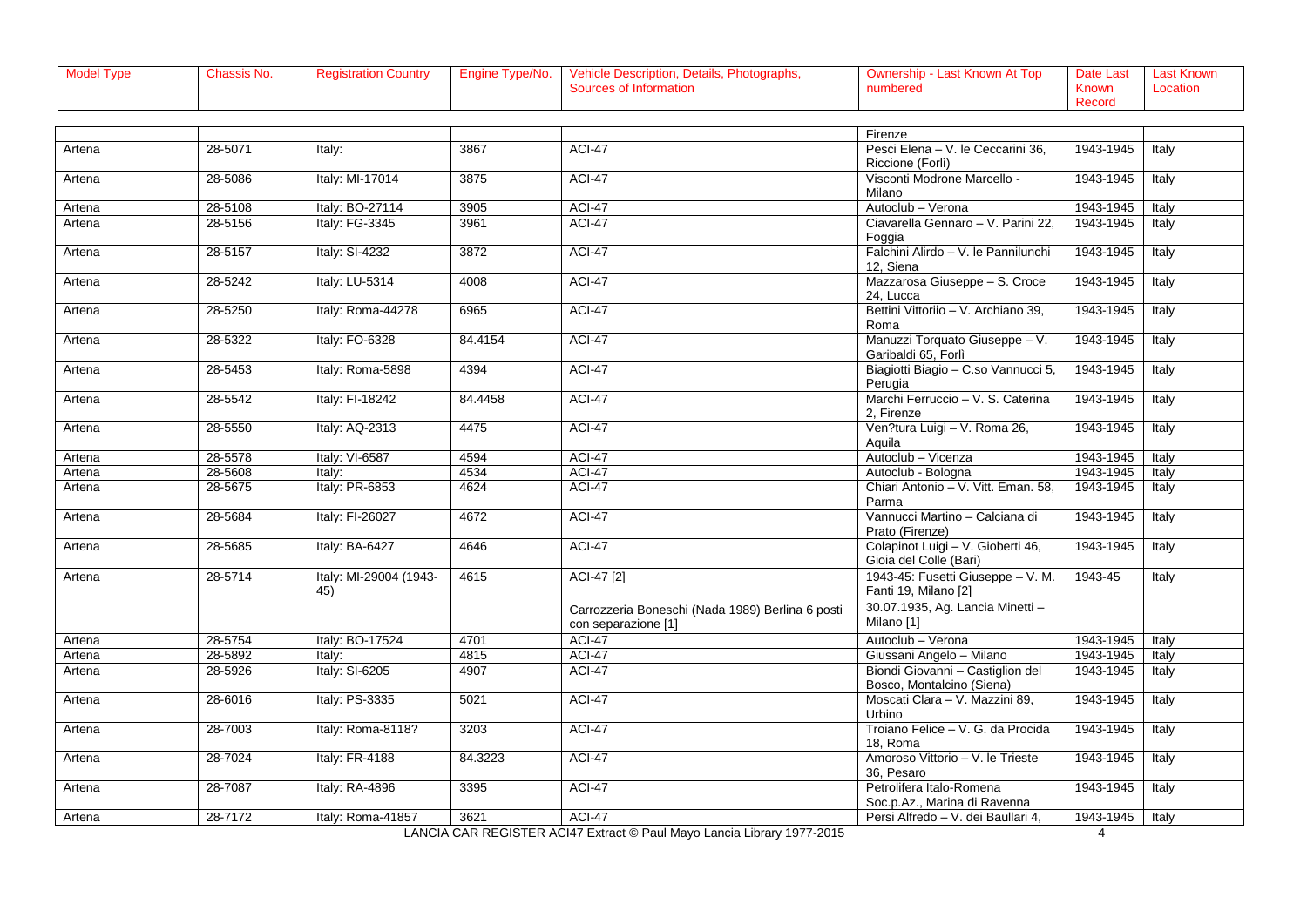| Model Type | lassis No. | registration Country | Engine Type/No. | Photographs,<br>Vehicle Description,<br>Details, F | i≅ - Last Known Au<br>Top<br>Ownership | Date Last | <b>Last Known</b> |
|------------|------------|----------------------|-----------------|----------------------------------------------------|----------------------------------------|-----------|-------------------|
|            |            |                      |                 | urces of Informatior                               | numbered                               | Known     | Locatior          |
|            |            |                      |                 |                                                    |                                        | Record    |                   |

|        |                        |                   |                  |                              | Roma                               |           |       |
|--------|------------------------|-------------------|------------------|------------------------------|------------------------------------|-----------|-------|
| Artena | 28-7187                | Italy: PS-2645    | 3457             | $ACI-47$                     | Chiavarelli Luigi - V. Roma 18,    | 1943-1945 | Italy |
|        |                        |                   |                  |                              | Fossombrone (Pesaro)               |           |       |
| Artena | 28-7206                | Italy: LI-5403    | 3719             | <b>ACI-47</b>                | Forloni Natalina - V. Alabrizi 17, | 1943-1945 | Italy |
|        |                        |                   |                  |                              | Roma                               |           |       |
| Artena | 28-7219                | Italy: Roma-4505  | 3746             | ACI-47                       | Soc. Ital. Gas - V. Reg. Elena 28, | 1943-1945 | Italy |
|        |                        |                   |                  |                              | Roma                               |           |       |
| Artena | 28-730?                | Italy: BS-18467   | 3268             | <b>ACI-47</b>                | Ministero del Tesoro - Roma        | 1943-1945 | Italy |
|        | Written 28=730,        |                   |                  |                              |                                    |           |       |
|        | highish motor          |                   |                  |                              |                                    |           |       |
|        | no.                    |                   |                  |                              |                                    |           |       |
| Artena | 28-7382                | Italy:            | 4378             | <b>ACI-47</b>                | Piancastelli Carlo - P.zza Adriana | 1943-1945 | Italy |
|        |                        |                   |                  |                              | 31. Roma                           |           |       |
| Artena | 341-1205               | Italy: BO-28182   | 1256             | <b>ACI-47</b>                | Mermani Letizia ved. Gentili - V.  | 1943-1945 | Italy |
|        | Written 34=1205        |                   |                  | This car might be an Augusta | Irnerio 14, Bolgna                 |           |       |
|        | in Artena list         |                   |                  |                              |                                    |           |       |
| Artena | 341-1216               | Italy:            | 1258             | <b>ACI-47</b>                | Redini Raimondo - Milano           | 1943-1945 | Italy |
|        | Written                |                   |                  |                              |                                    |           |       |
|        | 34=11216 in            |                   |                  |                              |                                    |           |       |
|        | Artena list            |                   |                  |                              |                                    |           |       |
| Artena | 341-1273               | Italy:            | 12?21            | <b>ACI-47</b>                | Autoclub - Verona                  | 1943-1945 | Italy |
|        | Written<br>34=11273 in |                   |                  |                              |                                    |           |       |
|        | Artena list            |                   |                  |                              |                                    |           |       |
|        | 341-1294               | Italy:            | 1369             | <b>ACI-47</b>                | Autoclub -Verona                   | 1943-1945 | Italy |
| Artena | Written                |                   |                  |                              |                                    |           |       |
|        | 34=11294 in            |                   |                  |                              |                                    |           |       |
|        | Artena list            |                   |                  |                              |                                    |           |       |
| Artena | 341-1303               | Italy:            | 1365             | ACI-47                       | Autoclub - Milano                  | 1943-1945 | Italy |
|        | Written                |                   |                  |                              |                                    |           |       |
|        | 34=11303 in            |                   |                  |                              |                                    |           |       |
|        | Artena list            |                   |                  |                              |                                    |           |       |
| Astura | 30-1056                | Italy: PT-4314    |                  | ACI-47                       | Baldi Papini Patrizio - Firenze    | 1943-1945 | Italy |
|        | or                     |                   |                  |                              |                                    |           |       |
|        | 30-1556, written       |                   |                  |                              |                                    |           |       |
|        | 30-10556               |                   |                  |                              |                                    |           |       |
| Astura | 30-1120                | Italy:            | $\overline{121}$ | <b>ACI-47</b>                | Peretta Ralmondo - V. Monte        | 1943-1945 | Italy |
|        |                        |                   |                  |                              | Zeoio 43, Roma                     |           |       |
| Astura | 30-1172                | Italy: Roma-37160 | 189              | ACI-47                       | Recanati Emanuele - V.le delle     | 1943-1945 | Italy |
|        |                        |                   |                  |                              | Milizie 12, Roma                   |           |       |
| Astura | 30-1309                | Italy: TO-26711   | 334              | <b>ACI-47</b>                | Durando Eufemia - V. Cibrario 70.  | 1943-1945 | Italy |
|        |                        |                   |                  |                              | Torino                             |           |       |
| Astura | 30-1362                | Italy: BS-17639   | 362              | <b>ACI-47</b>                | Grechi Ferruccio - V.Manzoni 5,    | 1943-1945 | Italy |
|        |                        |                   |                  |                              | <b>Brescia</b>                     |           |       |
| Astura | 30-1461                | Italy: TS-5849    | 497              | <b>ACI-47</b>                | Santo Spehar - ViaNavali 9,        | 1943-1945 | Italy |
|        |                        |                   |                  |                              | Trieste                            |           |       |
| Astura | 30-1489                | Italy: RA-5923    | 493              | ACI-47                       | Callegrini Anna - V. Barbiani 6,   | 1943-1945 | Italy |
|        |                        |                   |                  |                              |                                    |           |       |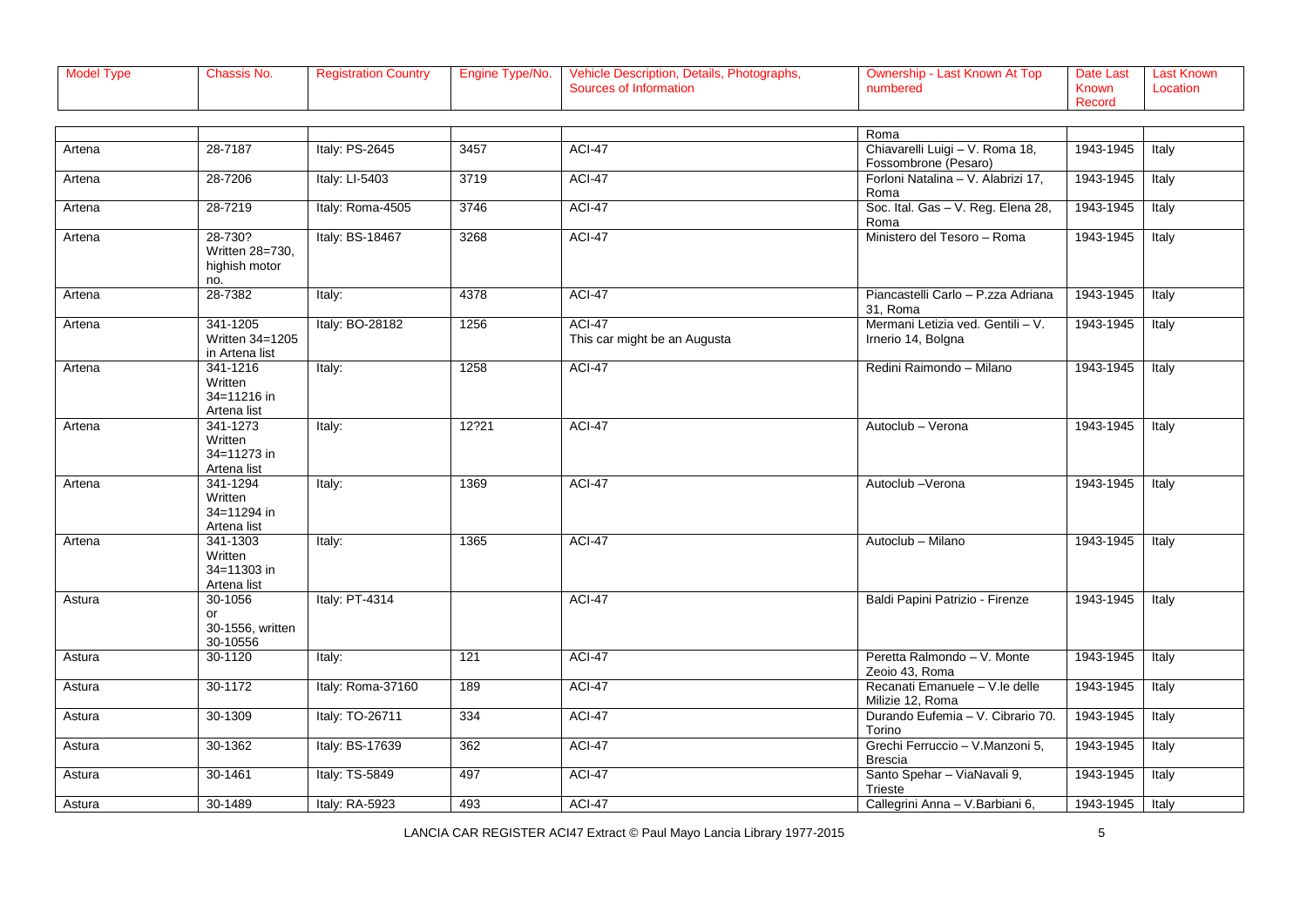| Model Type | Chassis No. | <b>Registration Country</b> | Type/No.<br>Engine | Photographs,<br><b>Vehicle Descrip</b><br>Details, h<br>ption | Last Known Aւ<br>Top | Date Last | Last Known |
|------------|-------------|-----------------------------|--------------------|---------------------------------------------------------------|----------------------|-----------|------------|
|            |             |                             |                    | urces of Informatior                                          | numbered             | Known     | Locatior   |
|            |             |                             |                    |                                                               |                      | Record    |            |

|        |                          |                   |                  |               | Ravenna                                                               |           |       |
|--------|--------------------------|-------------------|------------------|---------------|-----------------------------------------------------------------------|-----------|-------|
| Astura | 30-1579                  | Italv: FI-13407   | $\overline{542}$ | <b>ACI-47</b> | Giardi Guglielmo - Firenze                                            | 1943-1945 | Italy |
| Astura | 30-1581                  | Italy: Roma-79544 | 565              | <b>ACI-47</b> | De Bernardinis Bartolomeo -<br>V.Borghi 7, Roma                       | 1943-1945 | Italy |
| Astura | 30-1839                  | Italy: MI-43503   | 85.851           | <b>ACI-47</b> | Castelbarco Albani Aldrighetto,<br>Pesaro                             | 1943-1945 | Italy |
| Astura | 30-2049<br>Possibly 2059 | Italy: SI-7211    | 1056             | <b>ACI-47</b> | Tenute di Mugnano - Siena                                             | 1943-1945 | Italy |
| Astura | 30-2100                  | Italy: BS-8872    | 1080             | ACI-47        | S.A.Cotonificio di Roé-Roé<br>Valciano (Brescia)                      | 1943-1945 | Italy |
| Astura | 30-2111                  | Italy: Roma-37392 | 1113             | $ACI-47$      | Carlizzi Gaetano - V.Nicotera 24,<br>Roma                             | 1943-1945 | Italy |
| Astura | 30-2143                  | Italy: NA-19577   | 1149             | ACI-47        | Mangoni di S.Stefano Arduino-<br>P.zza Milo 7, Napoli                 | 1943-1945 | Italy |
| Astura | 30-2197                  | Italy: FI-18405   |                  | <b>ACI-47</b> | Peyron Mario - Firenze                                                | 1943-1945 | Italy |
| Astura | 30-2207                  | Italy:            | 1233             | <b>ACI-47</b> | Di Cola Erminio - V. Tarquinia 81,<br>Civitavecchio                   | 1943-1945 | Italy |
| Astura | 33-2556                  | Italy: Roma-50301 | 30               | ACI-47        | De Bernardinis Bartolomeo -<br>V.Borghi 7, Roma                       | 1943-1945 | Italy |
| Astura | 33-2636                  | Italy: AO-2682    | 155              | <b>ACI-47</b> | Soc.L'Idraulico - Via Gesù 2a,<br>Milano                              | 1943-1945 | Italy |
| Astura | 33-2740                  | Italy: VE-5604    | 344              | <b>ACI-47</b> | Luzzatto Guiseppe - Villa<br>Meridino, Cortino d'Ampezzo<br>(Belluno) | 1943-1945 | Italy |
| Astura | 33-2964                  | Italy: MI-45958   | 664              | <b>ACI-47</b> | Luzzatti Riccardo - V. Marenco 5,<br>Milano                           | 1943-1945 | Italy |
| Astura | 33-3168                  | Italy: MI-2149    | 924              | <b>ACI-47</b> | Compagnia A. Meucci - V. Marchi<br>63. Milano                         | 1943-1945 | Italy |
| Astura | 33-3176                  | Italy: FI-19683   | 939              | <b>ACI-47</b> | S.A. F.Ili Majr - V. Vitt.Eman. 37r,<br>Firenze                       | 1943-1945 | Italy |
| Astura | 33-3249                  | Italy: FI-28926   |                  | <b>ACI-47</b> | Vannucci Martino - Firenze                                            | 1943-1945 | Italy |
| Astura | 33-3362                  | Italy: Roma-65588 | 1187             | <b>ACI-47</b> | Manzoni Silvia - V.Cassi. Tomba<br>di Nerone, Roma                    | 1943-1945 | Italy |
| Astura | 33-3400                  | Italy: BO-23265   | 1236             | <b>ACI-47</b> | S.I.A.M.I.C. - Milano                                                 | 1943-1945 | Italy |
| Astura | 33-5006                  | Italy: FE-5123    | 121              | <b>ACI-47</b> | Grassi Aldo - V.Montebello 23,<br>Ferrara                             | 1943-1945 | Italy |
| Astura | 33-5012                  | Italy: FO-12901   | 124              | <b>ACI-47</b> | Vernocchi Cesare - V.XX<br>Settembre 11. Rimini                       | 1943-1945 | Italy |
| Astura | 33-5071                  | Italy: Roma-54707 | 250              | <b>ACI-47</b> | Scarebzio Giovanna - V. Arno 64,<br>Roma                              | 1943-1945 | Italy |
| Astura | 33-5154                  | Italy: Roma-48519 | 5154             | <b>ACI-47</b> | Moretti Mario - V. A. Brofferio 6,<br>Roma                            | 1943-1945 | Italy |
| Astura | 33-5176                  | Italy: BO-16572   | 589              | ACI-47        | Vincenzi Gaspare - V. Muscarella<br>86, Bologna                       | 1943-1945 | Italy |
| Astura | 33-5207                  | Italy: FI-30523   | 678              | <b>ACI-47</b> | Brasini Francesco - C.so Sozzi 2,<br>Casena                           | 1943-1945 | Italy |
| Astura | 33-5249                  | Italy: Roma-48317 | 91.896           | ACI-47        | Rossi Romeo - V. Mecenate 8,                                          | 1943-1945 | Italy |
|        |                          |                   |                  |               |                                                                       |           |       |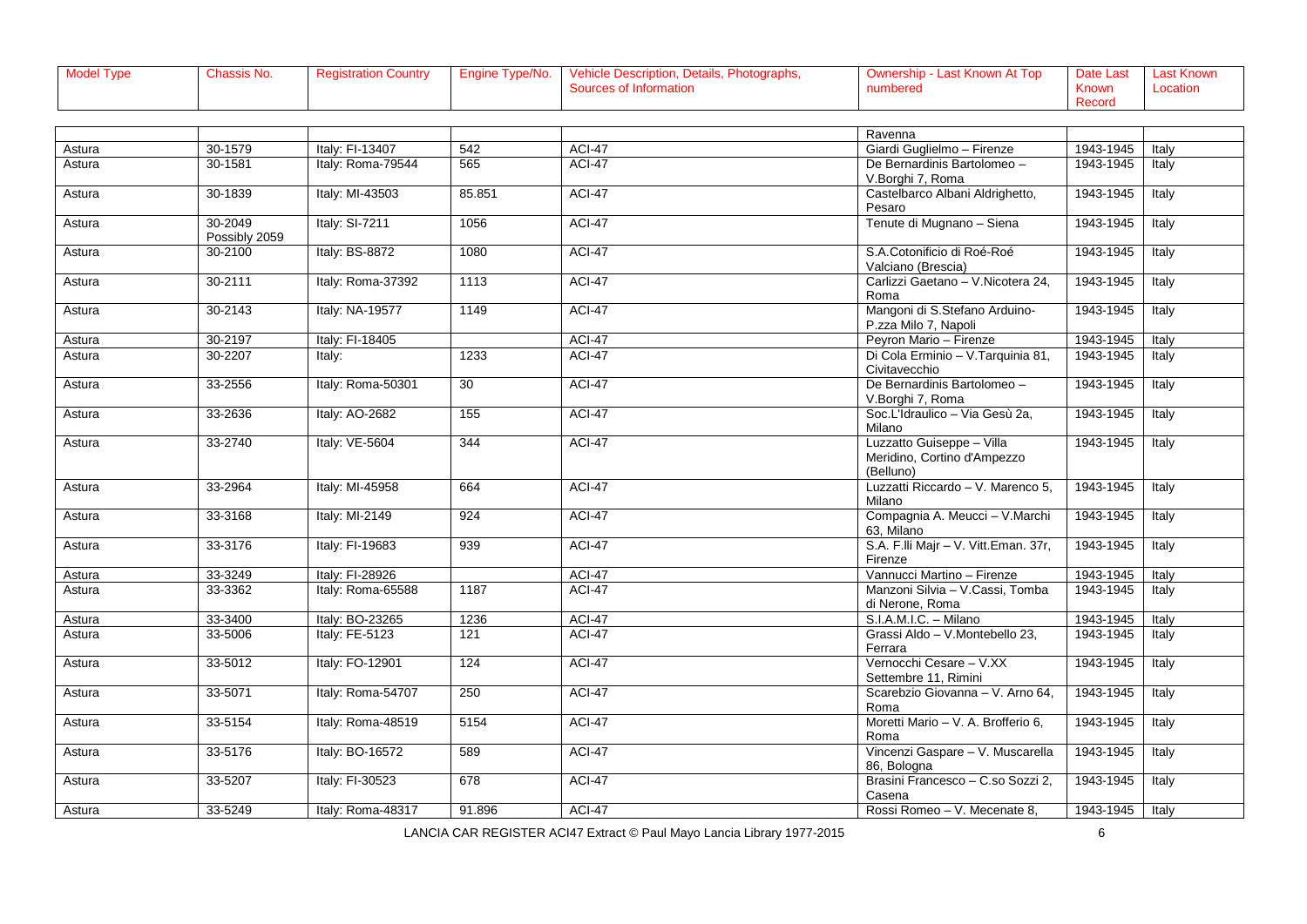| Model Type | lassis No. | registration Country | Engine Type/No. | Photographs,<br>Vehicle Description,<br>Details, F | i≅ - Last Known Au<br>Top<br>Ownership | Date Last | <b>Last Known</b> |
|------------|------------|----------------------|-----------------|----------------------------------------------------|----------------------------------------|-----------|-------------------|
|            |            |                      |                 | urces of Informatior                               | numbered                               | Known     | Locatior          |
|            |            |                      |                 |                                                    |                                        | Record    |                   |

|        |                                                          |                       |                                   |                                                                                         | Roma                                                                                          |           |       |
|--------|----------------------------------------------------------|-----------------------|-----------------------------------|-----------------------------------------------------------------------------------------|-----------------------------------------------------------------------------------------------|-----------|-------|
| Astura | 33-5256                                                  | Italy: FI-29754       | 937                               | <b>ACI-47</b>                                                                           | Pedrocci Grillo Giuliana - S.                                                                 | 1943-1945 | Italy |
|        |                                                          |                       |                                   |                                                                                         | Domencio, Firenze                                                                             |           |       |
| Astura | 33-5296                                                  | Italy:                | 1153                              | <b>ACI-47</b>                                                                           | Autoclkub - Verona                                                                            | 1943-1945 | Italy |
| Astura | 33-5316                                                  | Italy: Roma-57954     | 1184                              | $ACI-47$                                                                                | Fabrizi Giulia - V. Boncompagni<br>28, Roma                                                   | 1943-1945 | Italy |
| Astura | 41-0302<br>Written 41=302                                | Italy: AP-4770        | 113                               | <b>ACI-47</b>                                                                           | S.A. S.A.P.R.I. - P.zza G.<br>Fabbrizio 2, roma                                               | 1943-1945 | Italy |
| Astura | 41-2991<br>Written 49=2991                               | Italy: BO-25258       | 41.098                            | <b>ACI-47</b><br>Motore written 41-098, but possibly the production<br>reference number | Gollini Antonio - V. Rizzoli 20,<br>Bologna                                                   | 1943-1945 | Italy |
| Astura | 41-3024                                                  | Italy: TO-51548       | 41.131                            | $ACI-47$<br>Motore written 41-131, but possibly the production<br>reference number      | Autoclub - Verona<br>Also in Artena List for:<br>Lanificio Bona Basilio - Casella<br>Torinese | 1943-1945 | Italy |
| Astura | 41-3032                                                  | Italy: FM-2968        | 91.1154<br><b>Written 9141154</b> | <b>ACI-47</b>                                                                           | Autoclub - Verona                                                                             | 1943-1945 | Italy |
| Astura | 41-3034                                                  | Italy: BO-22934       | $41 - 130$                        | <b>ACI-47</b><br>Motore written 41-130, but possibly the production<br>reference number | Melloni Pompeo - V. S. Stefano<br>160, Bologna                                                | 1943-1945 | Italy |
| Astura | 41-3099                                                  | Italy: TO-53744       | 41.210                            | <b>ACI-47</b><br>Motore written 41-210, but possibly the production<br>reference number | Boroli e Pozzo - Novarra                                                                      | 1943-1945 | Italy |
| Astura | 41-3130<br>Written<br>$241 = 3130$                       | Italy:                | 229                               | <b>ACI-47</b>                                                                           | Olivetti Antonio - C. Napoli 46,<br>Torino                                                    | 1943-1945 | Italy |
| Astura | 41-3139<br>Out of sequence<br>in list - could be<br>3193 | Italy: BO-24255       | 41.320                            | <b>ACI-47</b><br>Motore written 41-320, but possibly the production<br>reference number | Benni Demetrio - V. Marsala 47.<br>Bologna                                                    | 1943-1945 | Italy |
| Astura | 41-3143                                                  | Italy:                | 41-247                            | <b>ACI-47</b><br>Motore written 41-247, but possibly the production<br>reference number | Duca Visconti Giuseppe -<br>Grazzano Visconti (Piacenza)                                      | 1943-1945 | Italy |
| Astura | 41-3160<br>Written 43=3160                               | Italy: FI-24995       | 41.255                            | <b>ACI-47</b><br>Motore written 41-255, but possibly the production<br>reference number | Elettrica Selt Valdarno - V.<br>Cerretani 6, Firenze                                          | 1943-1945 | Italy |
| Astura | 41-3174                                                  | Italy: VR-12268       | 41.283                            | <b>ACI-47</b><br>Motore written 41-283, but possibly the production<br>reference number | Lucchesi Pallé Roberto - V.le Pola<br>31. Roma                                                | 1943-1945 | Italy |
| Astura | 41-3183                                                  | Italy: TO-55040       | 41.302                            | <b>ACI-47</b><br>Motore written 41-302, but possibly the production<br>reference number | Autoclub - Verona                                                                             | 1943-1945 | Italy |
| Astura | 41-3210                                                  | Italy: BO-24855       | 41.298                            | <b>ACI-47</b><br>Motore written 41-298, but possibly the production<br>reference number |                                                                                               | 1943-1945 | Italy |
| Astura | 41-3248                                                  | Italy: FI-26474 or 2? | 41.329                            | <b>ACI-47</b><br>Motore written 41-329, but possibly the production                     | Niccolini Ludovica - V. dei Fossi<br>12, Firenze                                              | 1943-1945 | Italy |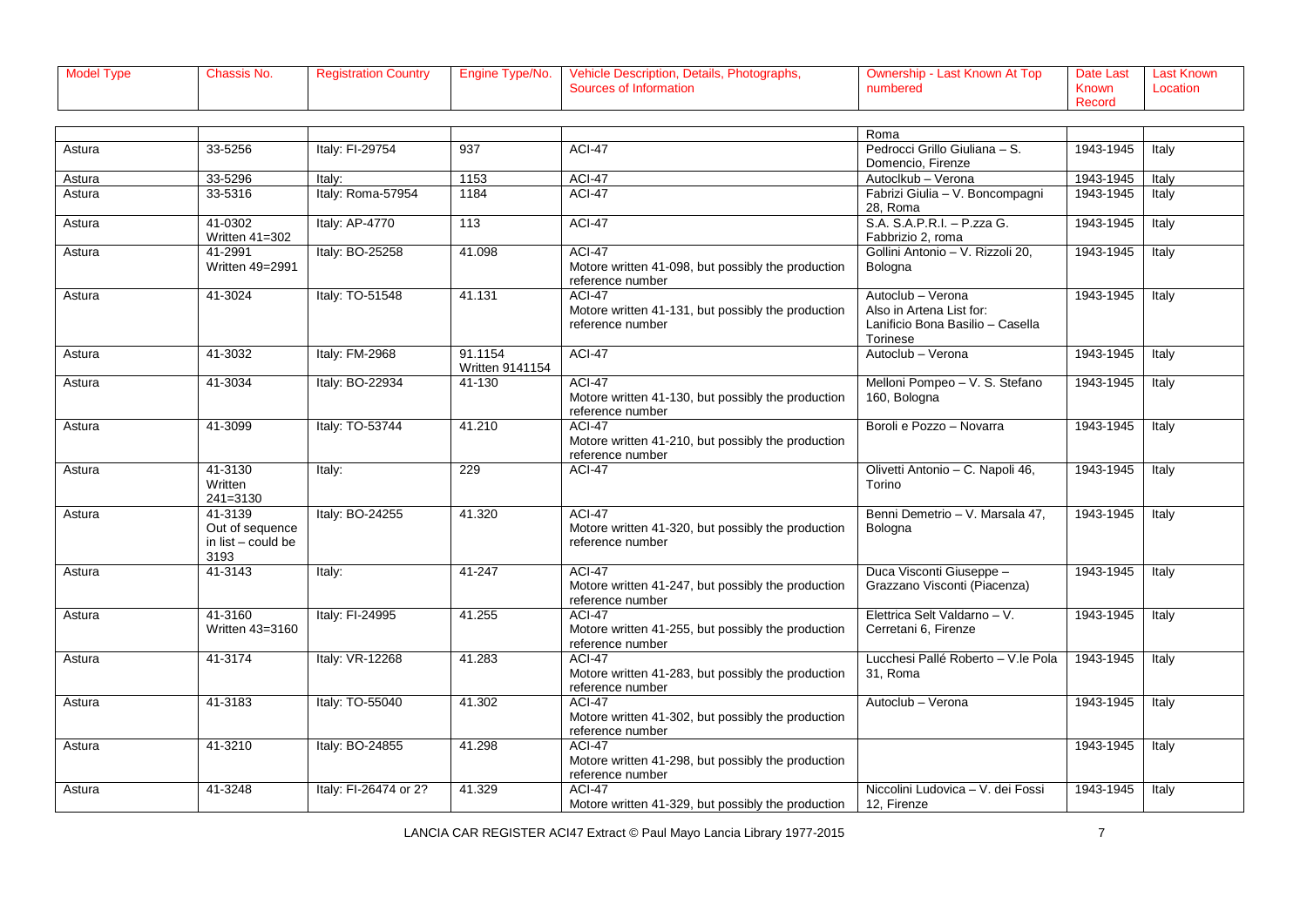| <b>Model Type</b> | assis No. | <b>Registration Country</b> | Engine Type/No. | Vehicle Description, Details, Photographs, | Last Known At Top<br>∵∼ vnership - ' ~` | Date Last    | Last Known |
|-------------------|-----------|-----------------------------|-----------------|--------------------------------------------|-----------------------------------------|--------------|------------|
|                   |           |                             |                 | <b>Trees of Information</b>                | numbered                                | <b>Known</b> | _ocation   |
|                   |           |                             |                 |                                            |                                         | Record       |            |

|                 |              |                   |            | reference number                                                       |                                                    |           |       |
|-----------------|--------------|-------------------|------------|------------------------------------------------------------------------|----------------------------------------------------|-----------|-------|
| Astura          | 41-3259      | Italy:            | 41.372     | <b>ACI-47</b>                                                          | Magnolfi Latino - V. Poggiolino 5,                 | 1943-1945 | Italy |
|                 |              |                   |            | Motore written 41-372, but possibly the production<br>reference number | Firenze                                            |           |       |
| Astura          | 41-3299      | Italy:            | 433        | <b>ACI-47</b>                                                          | Olivetti Antonio - C. Napoli 46,                   | 1943-1945 | Italy |
|                 |              |                   |            | Motore written 433, but possibly the production                        | Torino                                             |           |       |
|                 |              |                   |            | reference number                                                       |                                                    |           |       |
| Augusta         | 31-01279     | Italy: FI-13479   | 284        | <b>ACI-47</b>                                                          | Ghiselli Vincenzo - V. B. Varchi 14,               | 1943-1945 | Italy |
|                 |              |                   |            |                                                                        | Firenze                                            |           |       |
| Augusta Chassis | 34-0000      | Italy:            | 4797       | <b>ACI-47</b>                                                          | Lega Giacomo - Brisghella (Forlì)                  | 1943-1945 | Italy |
|                 | Written 3421 |                   |            | Engine number fits with a chassis around 34-12xx<br>to 13xx            |                                                    |           |       |
| Augusta Chassis | 34-1100      | Italy: Roma-41456 | 4318       | ACI-47                                                                 | De Marzi Angelo - P. Vitt. Eman.                   | 1943-1945 | Italy |
|                 |              |                   |            |                                                                        | 55. Roma                                           |           |       |
| Augusta Chassis | 34-1126      | Italy: BO-15183   | 4230       | <b>ACI-47</b>                                                          | Tilli in Quarantelli - V. Galliera 34,             | 1943-1945 | Italy |
|                 |              |                   |            |                                                                        | Bologna                                            |           |       |
| Augusta Chassis | 34-1134      | Italy: UD-6310    | 4352       | <b>ACI-47</b>                                                          | Autoclub - Verona                                  | 1943-1945 | Italy |
| Augusta Chassis | 34-1141      | Italy: AR-5328    | 4384       | ACI-47                                                                 | Vincenzo Polidoro, Milano                          | 1943-1945 | Italy |
| Augusta Chassis | 34-1144      | Italy: MI-18310   | 4275       | $ACI-47$                                                               | Rivolta Ugo - Milano                               | 1943-1945 | Italy |
| Augusta Chassis | 34-1213      | Italy: MN-9771    |            | <b>ACI-47</b>                                                          | Casari Giovanni - Mantova                          | 1943-1945 | Italy |
| Augusta Chassis | 34-1249      | Italy: BO-18957   | 4727       | $ACI-47$                                                               | Bruné Pietro - V. Castiglione 40,<br>Bologna       | 1943-1945 | Italy |
| Augusta Chassis | 34-1250?     | Italy: MN-6579    | 4738       | <b>ACI-47</b>                                                          | Gamba Romolo - V. Ceresara,<br>Mantova             | 1943-1945 | Italy |
| Augusta Chassis | 34-1271      | Italy: MI-12953   | 4740       | <b>ACI-47</b>                                                          | Capietti Vittorio - C. S. Gottardo 9,<br>Milano    | 1943-1945 | Italy |
| Augusta Chassis | 34-1307      | Italy: FI-18790   | 4855       | <b>ACI-47</b>                                                          | Taccini Alessandro - V. G.<br>Modena 4. Firenze    | 1943-1945 | Italy |
| Augusta Chassis | 34-1354      | Italy: BO-19843   | 5144       | <b>ACI-47</b>                                                          | Baraldi Armando - V. Altabella 10,<br>Bologna      | 1943-1945 | Italy |
| Augusta Chassis | 34-1405      | Italy: BO-15150   |            | <b>ACI-47</b>                                                          | Roppa Sassoli Antonio - Bologna                    | 1943-1945 | Italy |
| Augusta Chassis | 34-1411      | Italy: AL-15121   | 5196       | <b>ACI-47</b>                                                          | S.A. Bisio Pietro - Bistagno                       | 1943-1945 | Italy |
|                 |              |                   |            |                                                                        | (Alessandria)                                      |           |       |
| Augusta Chassis | 34-1416      | Italy: BO-23378   | 5234       | $ACI-47$                                                               | Bassi Francesco - V. Ravenna 8,<br>Viserba (Forlì) | 1943-1945 | Italy |
| Augusta Chassis | 34-1443      | Italy: Roma-65394 | 5139       | ACI-47                                                                 | Bidini Angelo - V. M. Amari 12,<br>Roma            | 1943-1945 | Italy |
| Augusta Chassis | 34-1478      | Italy: RA-9931    | 22176      | <b>ACI-47</b>                                                          | Farina Giullio Cesare - Riolo                      | 1943-1945 | Italy |
|                 |              |                   | As written |                                                                        | Bagni (Ravenna)                                    |           |       |
| Augusta Chassis | 34-1516      | Italy: SI-7116    | 5477       | <b>ACI-47</b>                                                          | Aluffi Pietrto - V. del Capitano 5,                | 1943-1945 | Italy |
|                 |              |                   |            |                                                                        | Siena                                              |           |       |
| Augusta Chassis | 34-1518      | Italy: BO-19895   | 4991       | <b>ACI-47</b>                                                          | Musolesi Paolino - Bologna                         | 1943-1945 | Italy |
| Augusta Chassis | 34-1570      | Italy: BO-15379   | 5889       | <b>ACI-47</b>                                                          | Autoclub - Verona                                  | 1943-1945 | Italy |
| Augusta Chassis | 34-1621      | Italy:            |            | <b>ACI-47</b>                                                          | Mastropietro Elisabetta - V.                       | 1943-1945 | Italy |
|                 |              |                   |            |                                                                        | Monferrato 2, Milano                               |           |       |
| Augusta Chassis | 34-1680      | Italy: FI-18942   | 6472       | <b>ACI-47</b>                                                          | Viani Menicucci Elvira - V.                        | 1943-1945 | Italy |
|                 |              |                   |            |                                                                        | Bastioni 2, Firenze                                |           |       |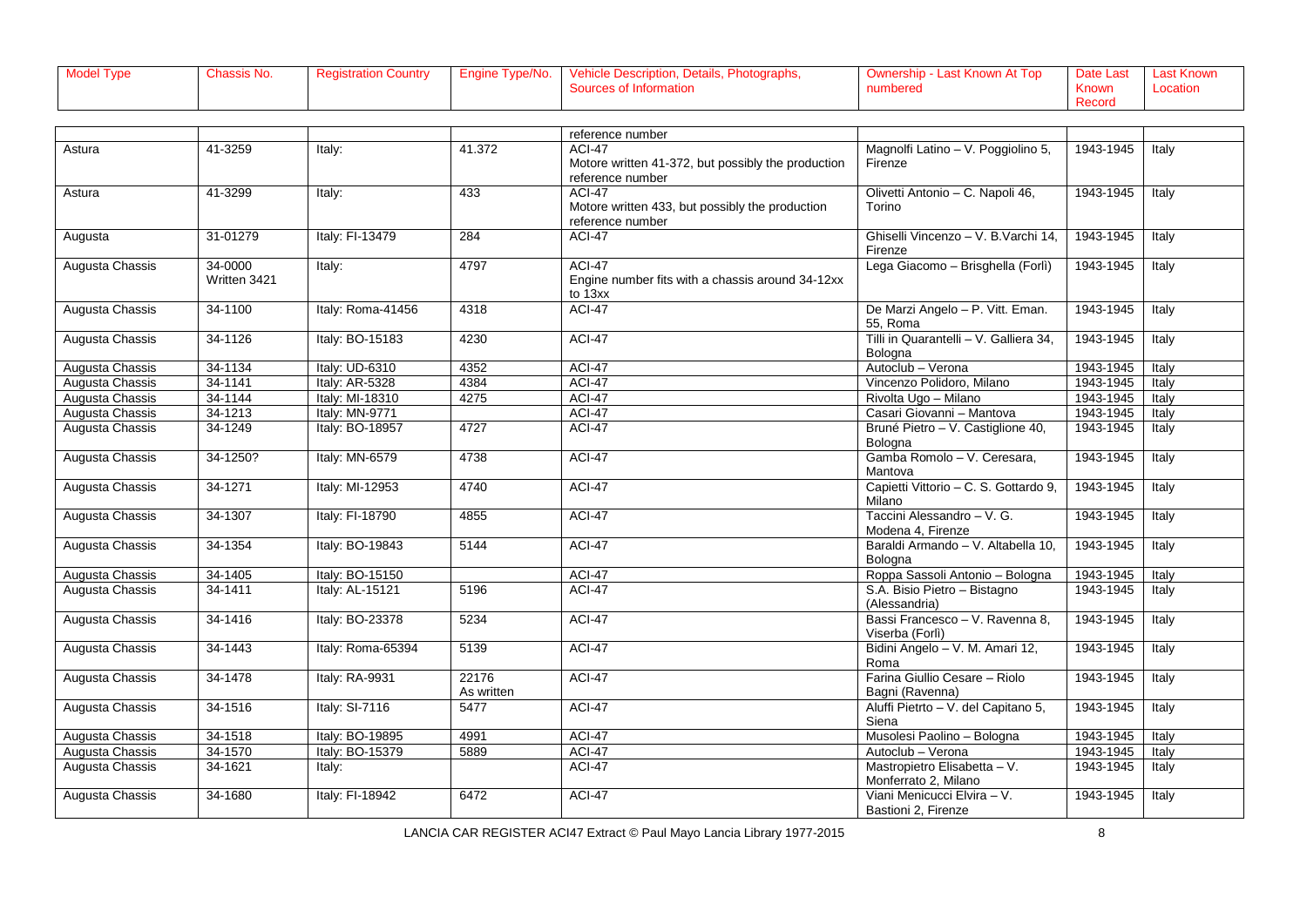| Model Type | assis No. | $\sim$ egistration Country Fig. 1. | Type/No.<br>Engine | Photographs,<br>, Details,<br><b>Vehicle Description,</b> | Last Known At Top<br>″ - wnership - ∿ | Date Last | Last Known |
|------------|-----------|------------------------------------|--------------------|-----------------------------------------------------------|---------------------------------------|-----------|------------|
|            |           |                                    |                    | Sources of Information                                    | numbered                              | Known     | Locatior   |
|            |           |                                    |                    |                                                           |                                       | Record    |            |

| Augusta Chassis | 34-1686 | Italy:            | 5224  | <b>ACI-47</b> | Sereeni Antonio - Marsciano                                            | 1943-1945 | Italy |
|-----------------|---------|-------------------|-------|---------------|------------------------------------------------------------------------|-----------|-------|
|                 |         |                   |       |               | (Perugia)                                                              |           |       |
| Augusta Chassis | 34-1711 | Italy: PT-2545    | 5451  | <b>ACI-47</b> | Monaci Renno - V. Fiume 9,<br>Pistoia                                  | 1943-1945 | Italy |
| Augusta Chassis | 34-1744 | Italy: TO-40557   | 6607  | <b>ACI-47</b> | Ruspino Carlo - P. Massimo 44,<br>Torino                               | 1943-1945 | Italy |
| Augusta Chassis | 34-1808 | Italy: TR-3473    | 3473  | <b>ACI-47</b> | Corneli Tito - S. Venanzio (Terni)                                     | 1943-1945 | Italy |
| Augusta Chassis | 34-1825 | Italy: TO-36008   | 7042  | <b>ACI-47</b> | Ansaldi Maria e Besozzi Dominici<br>Milly - Perugia                    | 1943-1945 | Italy |
| Augusta Chassis | 34-1879 | Italy: Roma-61379 | 6892  | <b>ACI-47</b> | Passalo?qua Anastasio - V. Caio<br>Mario 12, Roma                      | 1943-1945 | Italy |
| Augusta Chassis | 34-1955 | Italy: TO-36799   | 7604  | <b>ACI-47</b> | Levi Bruno - C. Francia 122,<br>Torino                                 | 1943-1945 | Italy |
| Augusta Chassis | 34-1972 | Italy: CT-11501   | 7614  | ACI-47        | Acagnino Francesco - V. De<br>Felice 48, Catania                       | 1943-1945 | Italy |
| Augusta Chassis | 34-1985 | Italy: Roma-45446 | 7973  | <b>ACI-47</b> | Baccanni Bernardino - V. Paolina<br>112, Velletri (Roma)               | 1943-1945 | Italy |
| Augusta Chassis | 34-2122 | Italy: PG-7400    | 8380  | <b>ACI-47</b> | Orsini Ferdinando - V. le<br>Margherita 46, Roma                       | 1943-1945 | Italy |
| Augusta Chassis | 34-2146 | Italy:            | 8396  | ACI-47        | Autoclub - Bologna                                                     | 1943-1945 | Italy |
| Augusta Chassis | 34-2242 | Italy: VE-7274    | 8846  | <b>ACI-47</b> | Autoclub - Verona                                                      | 1943-1945 | Italy |
| Augusta Chassis | 34-2301 | Italy: LT-2076    | 9181  | <b>ACI-47</b> | Baroni Francesco - V. Antonelli<br>50, Roma                            | 1943-1945 | Italy |
| Augusta Chassis | 34-2349 | Italy: FO-6672    | 9289  | <b>ACI-47</b> | Valentinotti Giovanni Vito - V.<br>Anfiteatro 9, Rimini (Ravenna)      | 1943-1945 | Italy |
| Augusta Chassis | 34-2388 | Italy:            | 9529  | <b>ACI-47</b> | Carnevali Alfredo - Modena                                             | 1943-1945 | Italy |
| Augusta Chassis | 34-2430 | Italy: PG-5814    | 9516  | <b>ACI-47</b> | Ramizi Ugo - Castiglione de Lago<br>(Perugia)                          | 1943-1945 | Italy |
| Augusta Chassis | 34-2455 | Italv: BS-18432   | 9647  | <b>ACI-47</b> | Ministero del Tesoro - Roma                                            | 1943-1945 | Italy |
| Augusta Chassis | 34-2469 | Italy: SA-5436    | 9830  | <b>ACI-47</b> | Bocchini Ettore - V. Castellini 13,<br>Roma                            | 1943-1945 | Italy |
| Augusta Chassis | 34-2474 | Italy:            | 9859  | ACI-47        | Autoclub - Enna                                                        | 1943-1945 | Italy |
| Augusta Chassis | 34-2506 | Italy: Roma-47318 | 9601  | <b>ACI-47</b> | Paesani Maria - V. della Cestia<br>21, Roma                            | 1943-1945 | Italy |
| Augusta Chassis | 34-2511 | Italy: VI-10856   | 10000 | <b>ACI-47</b> | Autoclub - Vivenza? Vicenza                                            | 1943-1945 | Italy |
| Augusta Chassis | 34-2529 | Italy: RA-10114   | 10001 | <b>ACI-47</b> | Manetti CEsare - V. Inferiore 98,<br>Villanova di B. Cavallo (Ravenna) | 1943-1945 | Italy |
| Augusta Chassis | 34-2555 | Italy: FM-3271    | 10360 | <b>ACI-47</b> | Liquori Amedeo - S. Marco 1490,<br>Venezia                             | 1943-1945 | Italy |
| Augusta Chassis | 34-2595 | Italy: PR-10560   | 10560 | <b>ACI-47</b> | Tedeschi Aldo - V. XX Marzo 1,<br>Parma                                | 1943-1945 | Italy |
| Augusta Chassis | 34-2596 | Italy: FI-18450   |       | ACI-47        | Niccolai Alfredo - Firenze                                             | 1943-1945 | Italy |
| Augusta Chassis | 34-2658 | Italy: RA-7577    | 10789 | <b>ACI-47</b> | Capucci Antoonio - V. Barocca 5,<br>Ravenna                            | 1943-1945 | Italy |
| Augusta Chassis | 34-2671 | Italy: FI-10610   | 10162 | ACI-47        | Sarri Renato - Firenze                                                 | 1943-1945 | Italy |
| Augusta Chassis | 34-2686 | Italy: Roma-47442 | 10891 | <b>ACI-47</b> | Centomini Ervole - V. Genova 13,<br>Roma                               | 1943-1945 | Italy |

LANCIA CAR REGISTER ACI47 Extract © Paul Mayo Lancia Library 1977-2015 **Particle 19** 9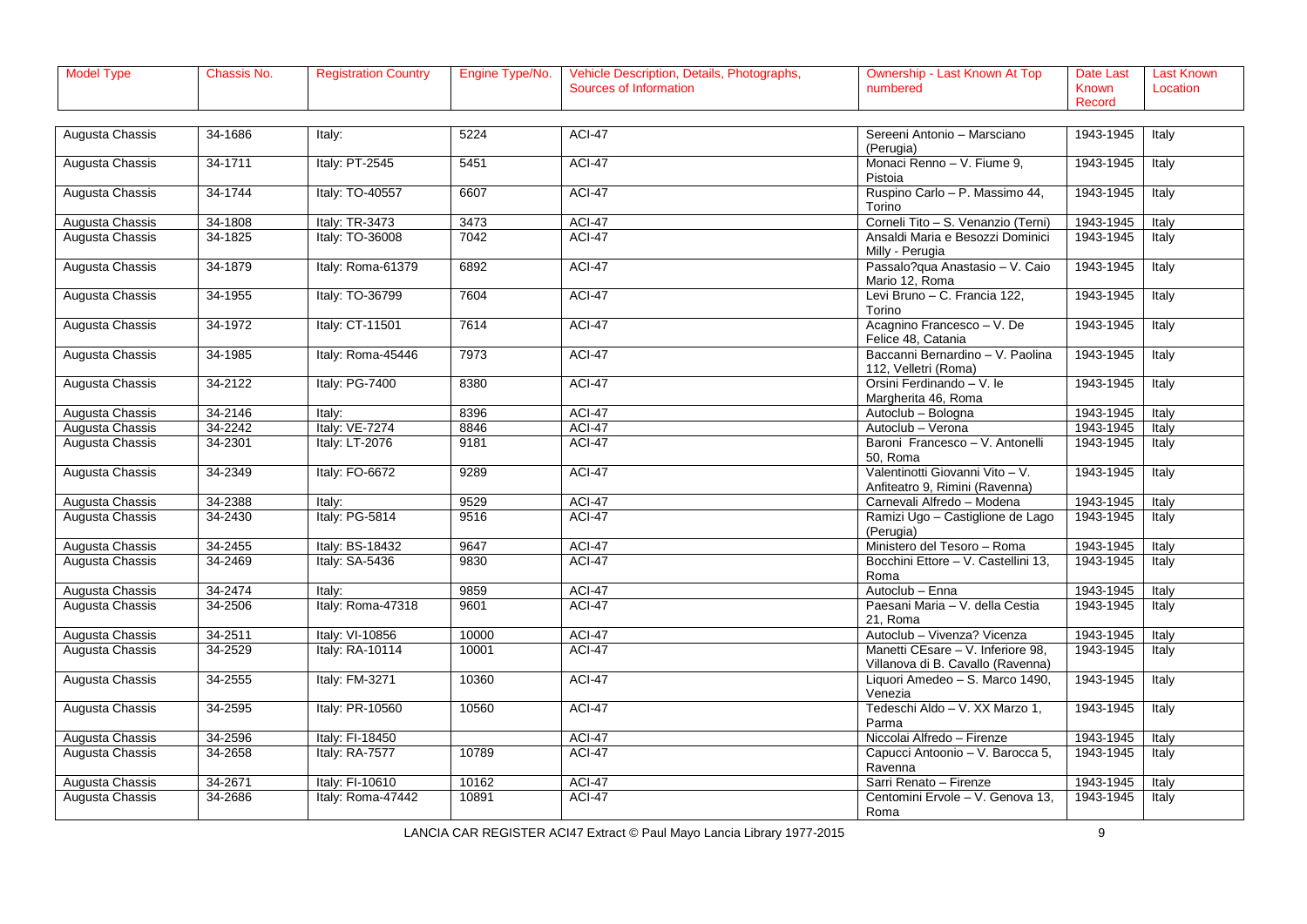| Model Type∡ | ำassis No. | ੋ੧gistration Country __ | Engine Type/No. | N. Details, Photographs,<br>Description.<br>venicie | Last Known At Top | Last<br>Date . | Last Known |
|-------------|------------|-------------------------|-----------------|-----------------------------------------------------|-------------------|----------------|------------|
|             |            |                         |                 | Information<br>urces of                             | numbered          | <b>Known</b>   | Locatior   |
|             |            |                         |                 |                                                     |                   | Record         |            |

| Augusta Chassis | 34-2719 | Italy: AP-3543    | 11116                          | <b>ACI-47</b>                                                   | Pascali Fausto - V. dei Soderini<br>10, Ascoli Pic | 1943-1945 | Italy |
|-----------------|---------|-------------------|--------------------------------|-----------------------------------------------------------------|----------------------------------------------------|-----------|-------|
| Augusta Chassis | 34-2744 | ltalv:            | 11040                          | <b>ACI-47</b>                                                   | Gilli Aldo - Modena                                | 1943-1945 | Italy |
| Augusta Chassis | 34-2770 | Italy: AR-5808    | 11117                          | <b>ACI-47</b>                                                   | Autoclub - Verona                                  | 1943-1945 | Italy |
| Augusta Chassis | 34-2805 | Italy: BO-19365   | 11238                          | ACI-47                                                          | Selvatici Luigi - V. Emilia Levante,               | 1943-1945 | Italy |
|                 |         |                   |                                |                                                                 | Bologna                                            |           |       |
| Augusta Chassis | 34-2806 | Italy: TO-38665   | 10220                          | <b>ACI-47</b>                                                   | Aldo Salietti - V. Diaz 8, Torino                  | 1943-1945 | Italy |
| Augusta Chassis | 34-2815 | Italy: MI-53740   | 11195?                         | <b>ACI-47</b>                                                   | Nicola? Flavia - ?Milano                           | 1943-1945 | Italy |
| Augusta Chassis | 34-2833 | Italy: MI-40221   | 11472                          | <b>ACI-47</b>                                                   | Vittadini Giuseppe - V. Vigentina<br>1. Milano     | 1943-1945 | Italy |
| Augusta Chassis | 34-2868 | Italv:            | 11167                          | ACI-47                                                          | Autoclub - Verona                                  | 1943-1945 | Italy |
| Augusta Chassis | 34-2875 | Italy: PI-5823    | 11446                          | <b>ACI-47</b>                                                   | Sossi Stello - V. Torelli 22, Pisa                 | 1943-1945 | Italy |
| Augusta Chassis | 34-2908 | Italy: FO-6884    | 11579                          | <b>ACI-47</b>                                                   | Savini Oreste - Forlì                              | 1943-1945 | Italy |
| Augusta Chassis | 34-2913 | Italv:            | 11296                          | <b>ACI-47</b>                                                   | Autoclub - Bologna                                 | 1943-1945 | Italy |
| Augusta Chassis | 34-2914 | Italy: SP-3950    | 11690                          | ACI-47                                                          | Dall'Oglio Enzo - V. Baracca 132,<br>Firenze       | 1943-1945 | Italy |
| Augusta Chassis | 34-2933 | Italy:            | 11489                          | <b>ACI-47</b>                                                   | Grilli Ernesto - P. Vitt. Eman. 124,<br>Roma       | 1943-1945 | Italy |
| Augusta Chassis | 34-2967 | Italy: FI-19238   | 12022                          | <b>ACI-47</b>                                                   | Veliani Leonetto - V. Mazzini 7,<br>Prato          | 1943-1945 | Italy |
| Augusta Chassis | 34-3007 | Italv:            | 12097                          | <b>ACI-47</b>                                                   | Autoclub - Roma                                    | 1943-1945 | Italy |
| Augusta Chassis | 34-3046 | Italy: MI-24161   | 12124<br><b>Written 121240</b> | ACI-47                                                          | Basevi Achille - V. C. Fante 2,<br>Milano          | 1943-1945 | Italy |
| Augusta Chassis | 34-3083 | Italy: LI-55137   | 12599                          | <b>ACI-47</b>                                                   | Ditta Giuseppe Viviani - Bergamo                   | 1943-1945 | Italy |
| Augusta Chassis | 34-3093 | Italy: MI-66097   | 12216                          | ACI-47                                                          | De Vecchni Carlo - Pa?ullo<br>Milanese             | 1943-1945 | Italy |
| Augusta Chassis | 34-3128 | Italy: MI-3436    | 12595                          | ACI-47                                                          | Macaferri Ricciotti - Milano                       | 1943-1945 | Italy |
| Augusta Chassis | 34-3212 | Italv:            | 12897                          | <b>ACI-47</b>                                                   | Autoclub - Bologna                                 | 1943-1945 | Italy |
| Augusta Chassis | 34-3242 | Italy: BO-17703   | 13217                          | ACI-47                                                          | Sacenti Vittorio - V. Indipenza 54,                | 1943-1945 | Italy |
|                 |         |                   |                                |                                                                 | Bologna                                            |           |       |
| Augusta Chassis | 34-3261 | Italy: MI-61142   | 13422                          | <b>ACI-47</b>                                                   | Ganini Luigi - Milano                              | 1943-1945 | Italy |
| Augusta Chassis | 34-3264 | Italy: VI-8242    | 13387                          | ACI-47 - [2]                                                    | [2] Autoclub - Vicenza                             | 1943-1945 | Italy |
|                 |         |                   |                                | Carrozzeria Boneschi (Nada 1989) Guida interna 4<br>posti - [1] | [1] 21.10.1935, Ag. Lancia Minetti<br>- Milano     |           |       |
| Augusta Chassis | 34-3279 | Italy: Roma-61409 | 13324                          | <b>ACI-47</b>                                                   | Mazzucco Renato - Roma                             | 1943-1945 | Italy |
| Augusta Chassis | 34-3311 | Italy: BO-22237   | 13539                          | ACI-47                                                          | Zanini Pietro - Bologna                            | 1943-1945 | Italy |
| Augusta Chassis | 34-3335 | Italy: AQ-3275    | 13518                          | ACI-47                                                          | Cipelloni Silvio - V. F. Corridoni<br>14, Roma     | 1943-1945 | Italy |
| Augusta Chassis | 34-3368 | Italy: AR-5022    | 13732                          | <b>ACI-47</b>                                                   | Cipollo Guido - C.so Vitt.<br>Emanuele, Arezzo     | 1943-1945 | Italy |
| Augusta Chassis | 34-3383 | Italy: Roma-51780 | 13856                          | ACI-47                                                          | Parmeggiani Pietro - V. le<br>Angelico 54, Roma    | 1943-1945 | Italy |
| Augusta Chassis | 34-3411 | Italy: VT-4569    | 4?6?<br>Illegible              | <b>ACI-47</b>                                                   | Franciosi Antonio - Viterbo                        | 1943-1945 | Italy |
| Augusta Chassis | 34-3430 | Italy: PT-4981    | 14290                          | ACI-47                                                          | Storai Renato - V. della Sapienza<br>12, Pistoia   | 1943-1945 | Italy |